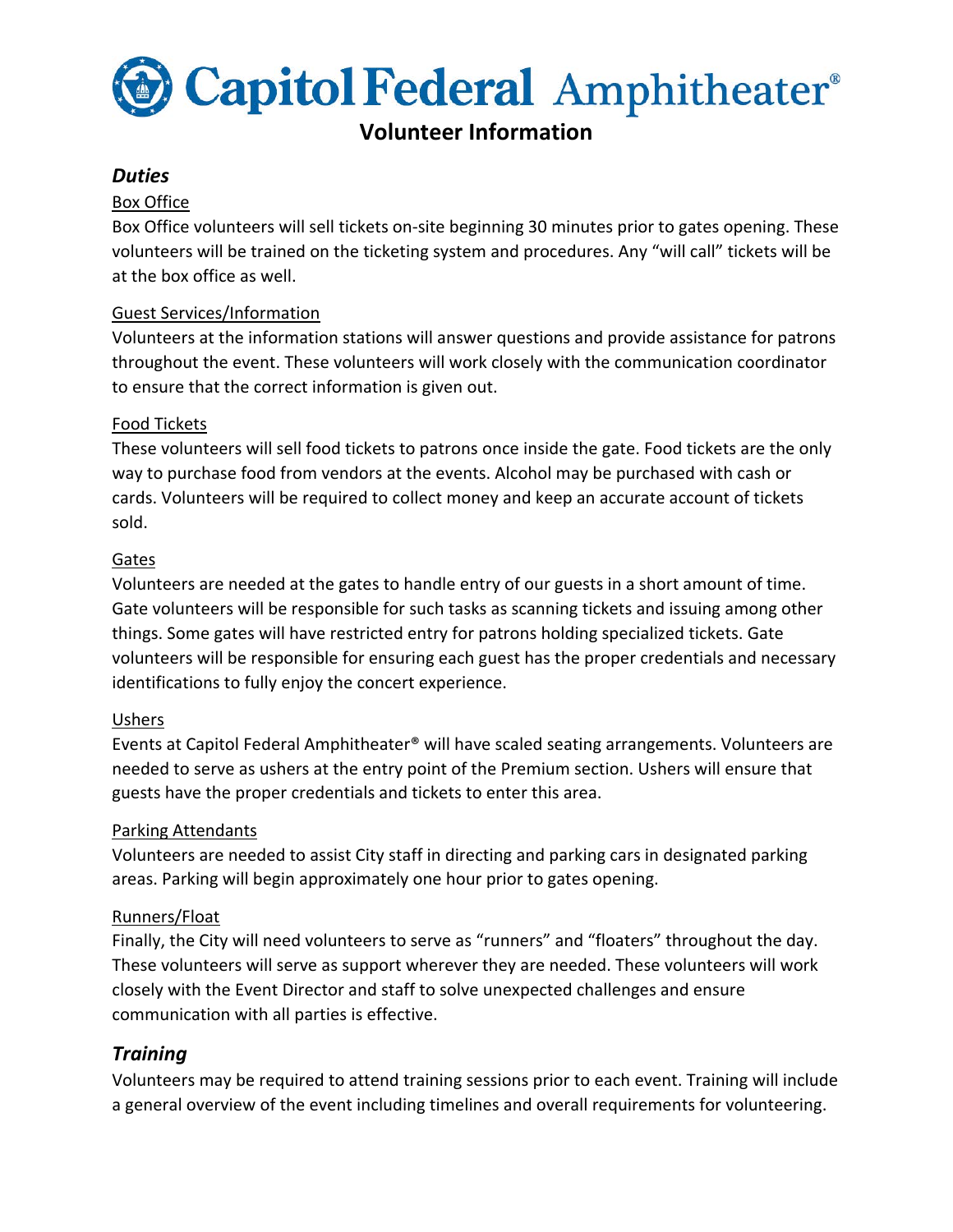Additionally, each volunteer group will have specific training for their role at the event. This training session allows volunteers to understand their duties and meet their team prior to the event day. At the training session, volunteers will be allowed to ask questions and simulate the event to ensure they are prepared for their duties. Volunteers must attend training prior to each event, unless previously approved with the Event Director or other City staff official.

# *Benefits*

Throughout the year, volunteers will be essential to Capitol Federal Amphitheater® and the City understands the value of these volunteers. While many volunteers participate because of the goodwill it generates, the City understands the importance of providing tangible benefits as well.

Volunteer shifts are typically 2- 3 hours depending on the event and task. The City will also provide each volunteer with a uniform for the event as well as food and drinks in the volunteer break area during their shift. Volunteers are welcome to sign up for multiple shifts.

The City will verify these hours as community service hours for participating organizations. Volunteers who need documented hours should contact the Event Director to coordinate this.

To promote continued commitment to events, volunteers will receive points for every shift they complete. These points will accumulate and can be redeemed for rewards. Each hour of service completed will generate 1 point. Thus, a typical concert shift would earn the volunteer 2-3 points. The rewards are listed below. Rewards will be monitored and tracked by the Event Director and must be coordinated prior to an event in order to be used.

| 5 points  | Capitol Federal Amphitheater <sup>®</sup> Promotional Item |
|-----------|------------------------------------------------------------|
| 20 points | 1 pair Discounted VIP or Premium Seat at Summer Concert    |
| 30 points | 1 Meet & Greet Access for Summer Concert                   |
| 75 points | 1 pair Free VIP or Premium Seat at Summer Concert          |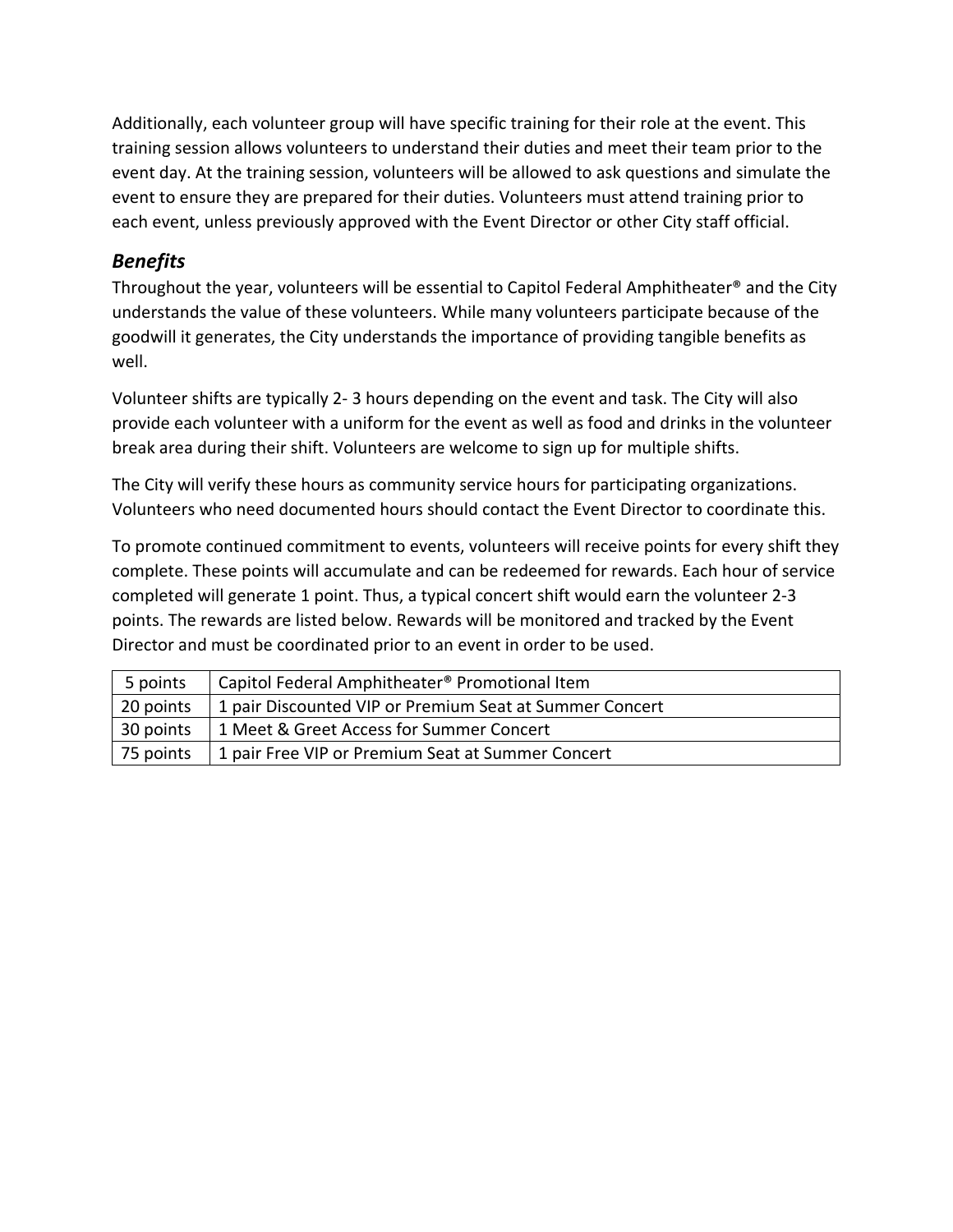

**Volunteer Application**

Application should be submitted to the City of Andover Event Director. You may email this form to [kcork@andoverks.com](mailto:kcork@andoverks.com) or mail it to Andover City Hall, c/o Event Director, PO Box 295, Andover, KS 67002.

| Address: <u>Address: Address: Address: Address: Address: Address: Address: Address: Address: Address: Address: Address: Address: Address: Address: Address: Address: Address: Address: Address: Address: Address: Address: Addre</u> |          |                                                                                                                                                                  |
|--------------------------------------------------------------------------------------------------------------------------------------------------------------------------------------------------------------------------------------|----------|------------------------------------------------------------------------------------------------------------------------------------------------------------------|
|                                                                                                                                                                                                                                      |          |                                                                                                                                                                  |
|                                                                                                                                                                                                                                      |          |                                                                                                                                                                  |
|                                                                                                                                                                                                                                      |          |                                                                                                                                                                  |
|                                                                                                                                                                                                                                      |          |                                                                                                                                                                  |
|                                                                                                                                                                                                                                      |          | T-shirt Size: ___________    Over 18? (Y/N):______________    Over 21? (Y/N) ___________                                                                         |
|                                                                                                                                                                                                                                      |          |                                                                                                                                                                  |
| Signature<br>(Volunteers under 18 are required to have a parent/guardian's signature)                                                                                                                                                |          | <b>Printed Name &amp; Date</b>                                                                                                                                   |
| Usher___________ Parking _______ Runner/Float                                                                                                                                                                                        | answers. | Please answer each of the following questions. You may provide additional pages for your                                                                         |
|                                                                                                                                                                                                                                      |          |                                                                                                                                                                  |
|                                                                                                                                                                                                                                      |          |                                                                                                                                                                  |
|                                                                                                                                                                                                                                      |          |                                                                                                                                                                  |
|                                                                                                                                                                                                                                      |          | ,我们也不能在这里的时候,我们也不能不能不能不能不能不能不能不能不能不能不能不能不能不能不能不能。""我们,我们也不能不能不能不能不能不能不能不能不能不能不能不                                                                                 |
|                                                                                                                                                                                                                                      |          | Have you ever been asked to leave a volunteer position? If so, please explain.<br>Have you ever been asked to leave a volunteer position? If so, please explain. |
|                                                                                                                                                                                                                                      |          |                                                                                                                                                                  |
|                                                                                                                                                                                                                                      |          |                                                                                                                                                                  |
|                                                                                                                                                                                                                                      |          |                                                                                                                                                                  |
|                                                                                                                                                                                                                                      |          |                                                                                                                                                                  |
|                                                                                                                                                                                                                                      |          |                                                                                                                                                                  |